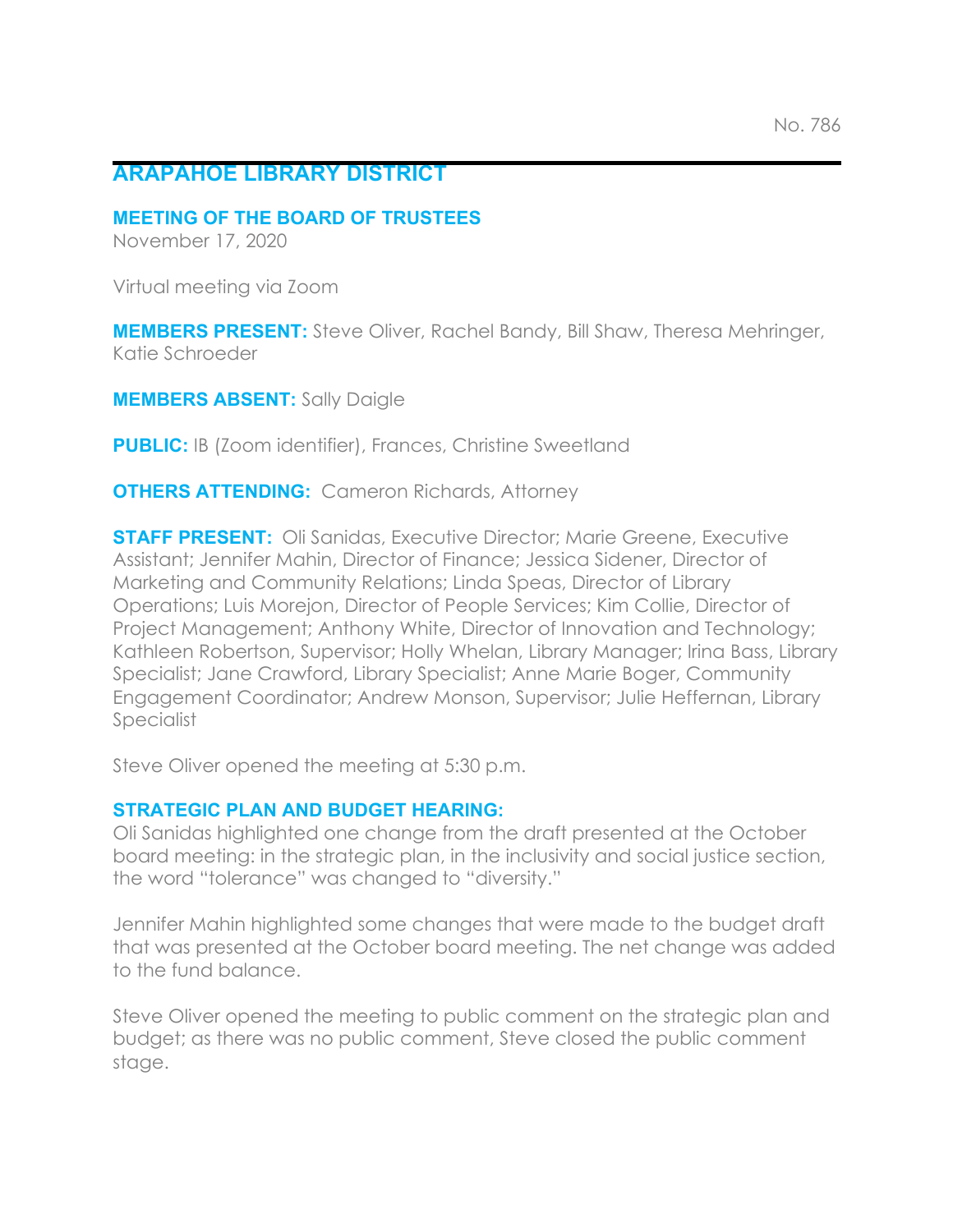Theresa Mehringer moved to approve adoption of the 2021 budget, certify the mill levy and appropriate funds. Bill Shaw seconded, the board voted and it was unanimously approved.

Steve Oliver opened the meeting to public comment. There was no public comment.

Steve Oliver added the scheduling of the executive director review meeting to the agenda.

## **APPROVAL OF MINUTES No. 785**:

Katie Schroeder moved to approve the Minutes #785 from the October 20, 2020 Board Meeting. Rachel Bandy seconded the motion and the motion passed.

**CONSENT AGENDA:** Bill Shaw moved and Katie Schroeder seconded to approve the Consent Agenda as presented. The motion passed.

Approval of the Consent Agenda means:

- Approval of the hiring of: [none]
- Approval of the separation of: Natalie Siciliano, James Brady, Pam Robbins, Julia Takhusheva, Kasey Butcher-Santana
- Approval of \$122,426.50 for annual Sierra renewal (2021), year one of a four-year contract recently renegotiated with a 5% discount compared to the previous contract. Sierra is the ILS (Integrated Library System) that runs the patron catalog and provides the infrastructure for many of our systems.

Theresa Mehringer asked about hiring in general and questioned if ALD was not filling the vacant positions due to COVID. Oli Sanidas responded that this had been the case over the summer due to the uncertainty of reopening, but he has recently given Linda Speas approval to pursue hiring for the vacant positions in the libraries.

**FINANCIALS:** Jennifer Mahin reviewed the financials with the trustees.

Rachel Bandy moved to accept the Financials as presented. Theresa Mehringer seconded and the motion passed. Approval of the Financials means:

- Acceptance of the Statement of Revenue and Expense
- Acceptance of the Balance Sheet

**ADDITIONS TO THE AGENDA:** Steve brought up an agenda item from Rachel Bandy, who was concerned with the names of previous trustees that are permanently etched into the Smoky Hill Library building.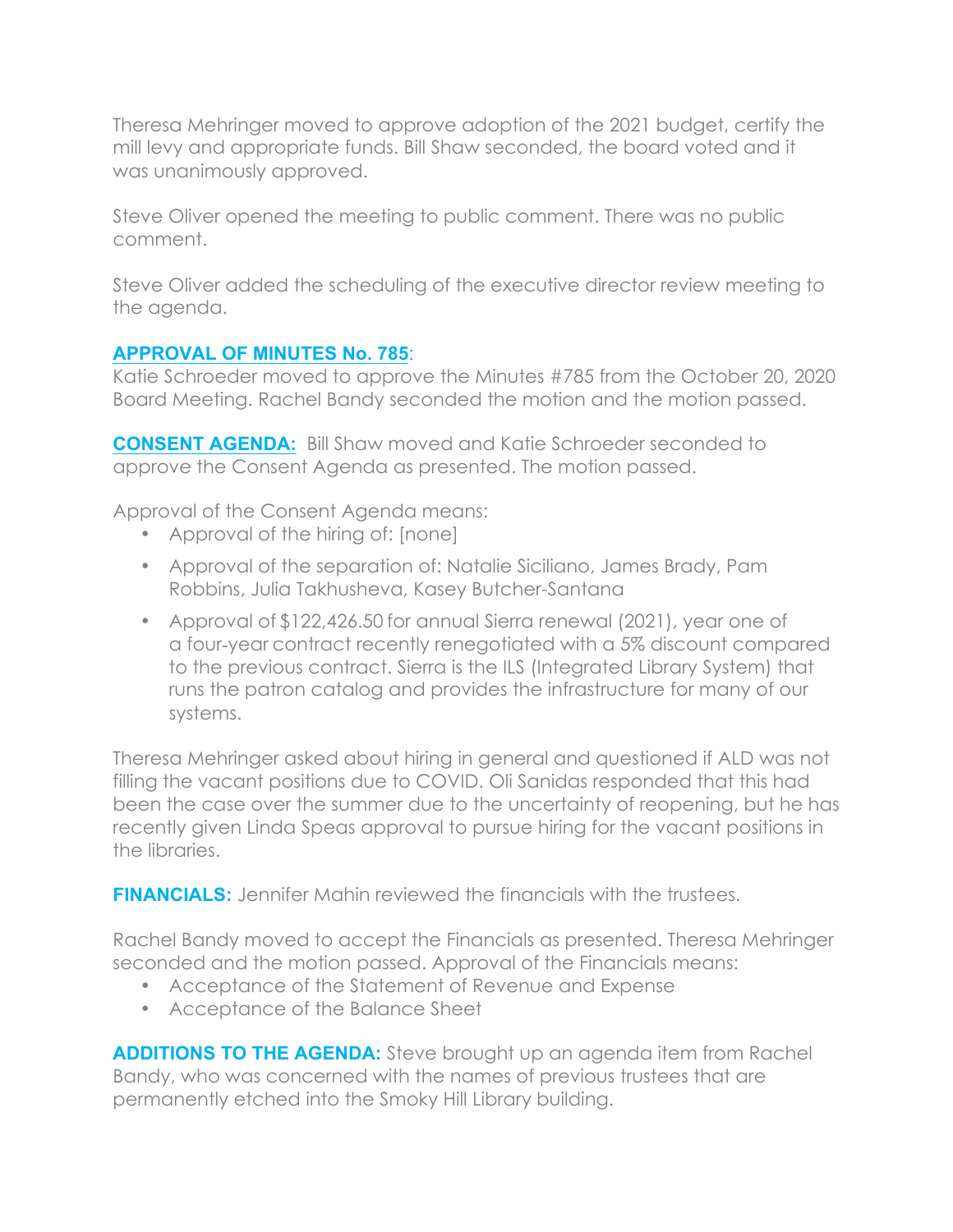Rachel suggested a policy be created for adding trustees' names to buildings.

In response to a question from Katie Schroeder, Oli Sanidas stated that he is unaware of why some trustees' names are permanently etched at Smoky Hill. Cameron Richards said he could check with Kim Seter, who has been working with ALD for quite some time.

Theresa Mehringer felt that the topic should be discussed, but does not feel a policy should be in place prohibiting it.

Oli Sanidas added that ALD has three libraries and a meeting room named after women. He stated he is in support of having a board discussion and the board can then decide whether to make it a policy.

Katie Schroeder suggested that the discussion be tabled to the next board meeting, allowing time to research the history of why the trustees' names are etched at Smoky Hill. Oli stated that it would be added to the January agenda.

Katie suggested that Oli's investigation include what other libraries in the area are doing and determining if the Colorado Library Association has any guidance on this topic.

Rachel stated she would like to know who built the Smoky Hill library and who decided to have the trustees' names etched in stone and if it's the same builder as the other locations.

Oli will find out if any of ALD's other locations have names permanently etched in stone.

Katie Schroeder will coordinate with Steve Oliver to get the Executive Director review form sent to the trustees for completion. The review meeting will be scheduled for the second Tuesday of December (the 8<sup>th</sup>) at 5:30 pm. Marie will create the Zoom link.

**BOARD PRESIDENT REPORT:** Steve Oliver expressed his appreciation and support to the ALD leadership and staff for their commitment to provide service in these challenging times. He recognizes that his position can be done from home and he does not have to face the risk of getting sick like the ALD staff whose jobs are public facing. He wanted to assure the ALD staff that the board supports them and supports protecting their health while they are providing an important public service.